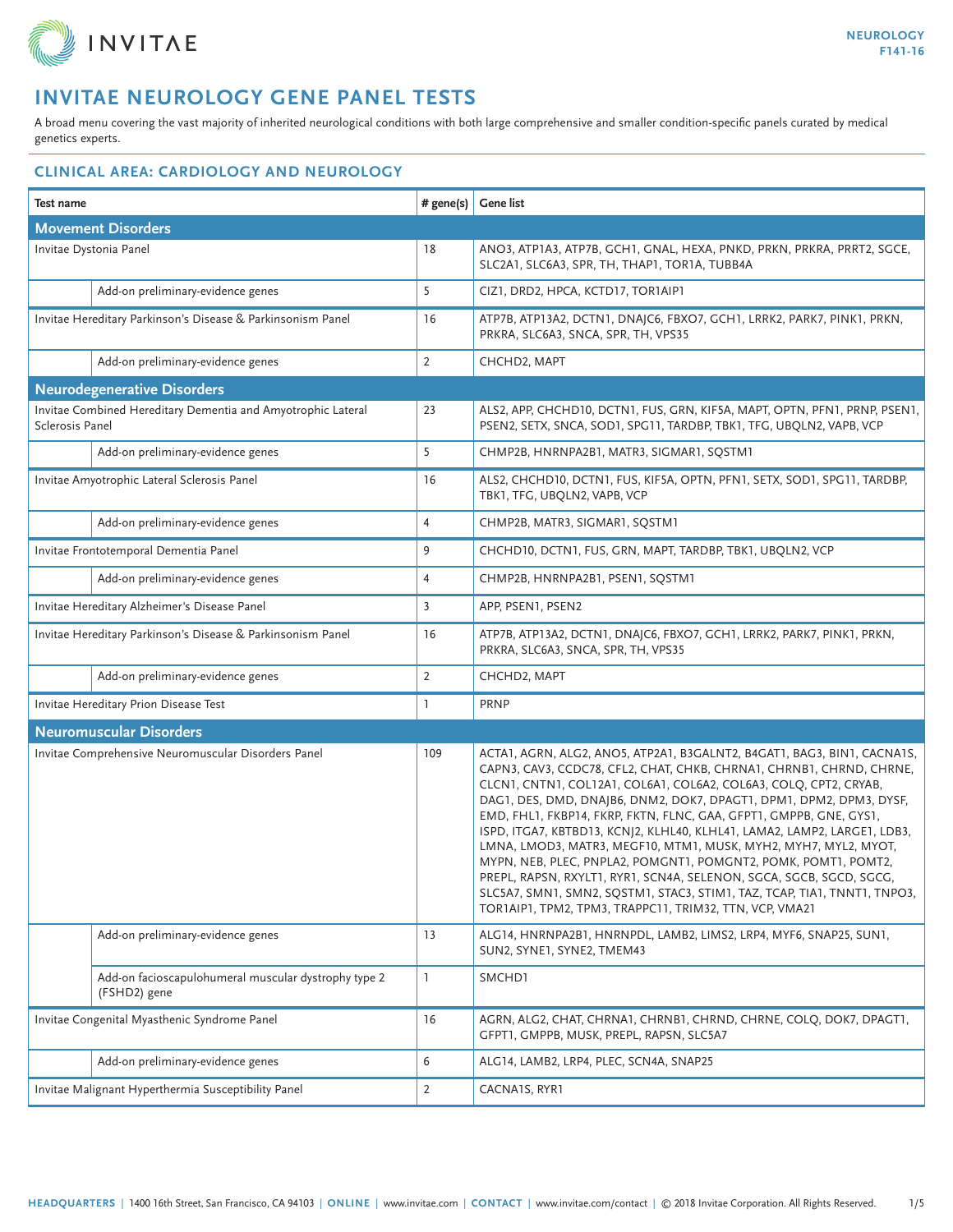

| <b>Test name</b>                                  |                                                                      | # gene(s)       | <b>Gene list</b>                                                                                                                                                                                                                                                                                                                                                          |  |  |
|---------------------------------------------------|----------------------------------------------------------------------|-----------------|---------------------------------------------------------------------------------------------------------------------------------------------------------------------------------------------------------------------------------------------------------------------------------------------------------------------------------------------------------------------------|--|--|
| <b>Neuromuscular Disorders (continued)</b>        |                                                                      |                 |                                                                                                                                                                                                                                                                                                                                                                           |  |  |
| Invitae Comprehensive Muscular Dystrophy Panel    |                                                                      | 48              | ANO5, B3GALNT2, B4GAT1, CAPN3, CAV3, CHKB, COL12A1, COL6A1, COL6A2,<br>COL6A3, DAG1, DES, DMD, DNAJB6, DPM1, DPM2, DPM3, DYSF, EMD, FHL1, FKRP,<br>FKTN, GAA, GMPPB, ISPD, ITGA7, LAMA2, LARGE1, LMNA, MYOT, PLEC, PNPLA2,<br>POMGNT1, POMGNT2, POMK, POMT1, POMT2, RXYLT1, SGCA, SGCB, SGCD,<br>SGCG, TCAP, TNPO3, TOR1AIP1, TRAPPC11, TRIM32, TTN                       |  |  |
|                                                   | Add-on preliminary-evidence genes                                    | $7\overline{ }$ | HNRNPDL, LIMS2, SUN1, SUN2, SYNE1, SYNE2, TMEM43                                                                                                                                                                                                                                                                                                                          |  |  |
|                                                   | Add-on facioscapulohumeral muscular dystrophy type 2<br>(FSHD2) gene | $\mathbf{1}$    | SMCHD1                                                                                                                                                                                                                                                                                                                                                                    |  |  |
| Invitae Congenital Muscular Dystrophy Panel       |                                                                      | 27              | B3GALNT2, B4GAT1, CHKB, COL12A1, COL6A1, COL6A2, COL6A3, DAG1, DMD,<br>DPM1, DPM2, DPM3, FKRP, FKTN, GMPPB, ISPD, ITGA7, LAMA2, LARGE1, LMNA,<br>POMGNT1, POMGNT2, POMK, POMT1, POMT2, RXYLT1, TCAP                                                                                                                                                                       |  |  |
| Invitae Dystroglycanopathy Panel                  |                                                                      | 17              | B3GALNT2, B4GAT1, DAG1, DPM1, DPM2, DPM3, FKRP, FKTN, GMPPB, ISPD,<br>LARGE1, POMGNT1, POMGNT2, POMK, POMT1, POMT2, RXYLT1                                                                                                                                                                                                                                                |  |  |
| Invitae Dystrophinopathies Test                   |                                                                      | L               | <b>DMD</b>                                                                                                                                                                                                                                                                                                                                                                |  |  |
| Invitae Emery-Dreifuss Muscular Dystrophy Panel   |                                                                      | 3               | EMD, FHL1, LMNA                                                                                                                                                                                                                                                                                                                                                           |  |  |
|                                                   | Add-on preliminary-evidence genes                                    | 5               | SUN1, SUN2, SYNE1, SYNE2, TMEM43                                                                                                                                                                                                                                                                                                                                          |  |  |
| Invitae Limb-Girdle Muscular Dystrophy Panel      |                                                                      | 31              | ANO5, CAPN3, CAV3, DAG1, DES, DMD, DNAJB6, DYSF, FKRP, FKTN, GAA, GMPPB,<br>ISPD, LMNA, MYOT, PLEC, PNPLA2, POMGNT1, POMK, POMT1, POMT2, SGCA,<br>SGCB, SGCD, SGCG, TCAP, TNPO3, TOR1AIP1, TRAPPC11, TRIM32, TTN                                                                                                                                                          |  |  |
|                                                   | Add-on preliminary-evidence genes                                    | $\overline{2}$  | HNRNPDL, LIMS2                                                                                                                                                                                                                                                                                                                                                            |  |  |
|                                                   | Add-on facioscapulohumeral muscular dystrophy type 2<br>(FSHD2) gene | $\mathbf{1}$    | SMCHD1                                                                                                                                                                                                                                                                                                                                                                    |  |  |
| Invitae Comprehensive Myopathy Panel              |                                                                      | 52              | ACTA1, ANO5, ATP2A1, BAG3, BIN1, CACNA1S, CAV3, CCDC78, CFL2, CNTN1,<br>COL12A1, COL6A1, COL6A2, COL6A3, CPT2, CRYAB, DES, DNAJB6, DNM2, DYSF,<br>FHL1, FKBP14, FLNC, GNE, GYS1, KBTBD13, KCNJ2, KLHL40, KLHL41, LDB3, LMNA,<br>LMOD3, MATR3, MEGF10, MTM1, MYH7, MYL2, MYOT, MYPN, NEB, RYR1, SCN4A,<br>SELENON, SQSTM1, STAC3, STIM1, TIA1, TNNT1, TPM2, TPM3, TTN, VCP |  |  |
|                                                   | Add-on preliminary-evidence gene                                     | 1               | MYF6                                                                                                                                                                                                                                                                                                                                                                      |  |  |
| Invitae Congenital Myopathy Panel                 |                                                                      | 27              | ACTA1, BIN1, CCDC78, CFL2, CNTN1, COL12A1, COL6A1, COL6A2, COL6A3, DNM2,<br>FKBP14, KBTBD13, KLHL40, KLHL41, LMOD3, MEGF10, MTM1, MYH7, MYPN, NEB,<br>RYR1, SELENON, STAC3, TNNT1, TPM2, TPM3, TTN                                                                                                                                                                        |  |  |
|                                                   | Add-on preliminary-evidence gene                                     | 1               | MYF6                                                                                                                                                                                                                                                                                                                                                                      |  |  |
| Invitae Autophagic Vacuolar Myopathy Panel        |                                                                      | $\overline{3}$  | DES, LAMP2, VMA21                                                                                                                                                                                                                                                                                                                                                         |  |  |
| Invitae Central Core Disease Test                 |                                                                      | $\mathbb{I}$    | RYR1                                                                                                                                                                                                                                                                                                                                                                      |  |  |
| Invitae Centronuclear Myopathy Panel              |                                                                      | 6               | BIN1, CCDC78, DNM2, MTM1, RYR1, TTN                                                                                                                                                                                                                                                                                                                                       |  |  |
|                                                   | Add-on preliminary-evidence gene                                     | 1               | MYF6                                                                                                                                                                                                                                                                                                                                                                      |  |  |
| Invitae Congenital Fiber-Type Disproportion Panel |                                                                      | $\overline{7}$  | ACTA1, LMNA, MYH7, RYR1, SELENON, TPM2, TPM3                                                                                                                                                                                                                                                                                                                              |  |  |
| Invitae Distal Myopathy Panel                     |                                                                      | 18              | ANO5, BAG3, CAV3, CRYAB, DES, DNAJB6, DYSF, FHL1, FLNC, GNE, LDB3, MATR3,<br>MYH7, MYOT, SQSTM1, TIA1, TTN, VCP                                                                                                                                                                                                                                                           |  |  |
| Invitae Inclusion Body Myopathy Panel             |                                                                      | $\overline{4}$  | GNE, MYH2, TTN, VCP                                                                                                                                                                                                                                                                                                                                                       |  |  |
|                                                   | Add-on preliminary-evidence gene                                     | ı               | HNRNPA2B1                                                                                                                                                                                                                                                                                                                                                                 |  |  |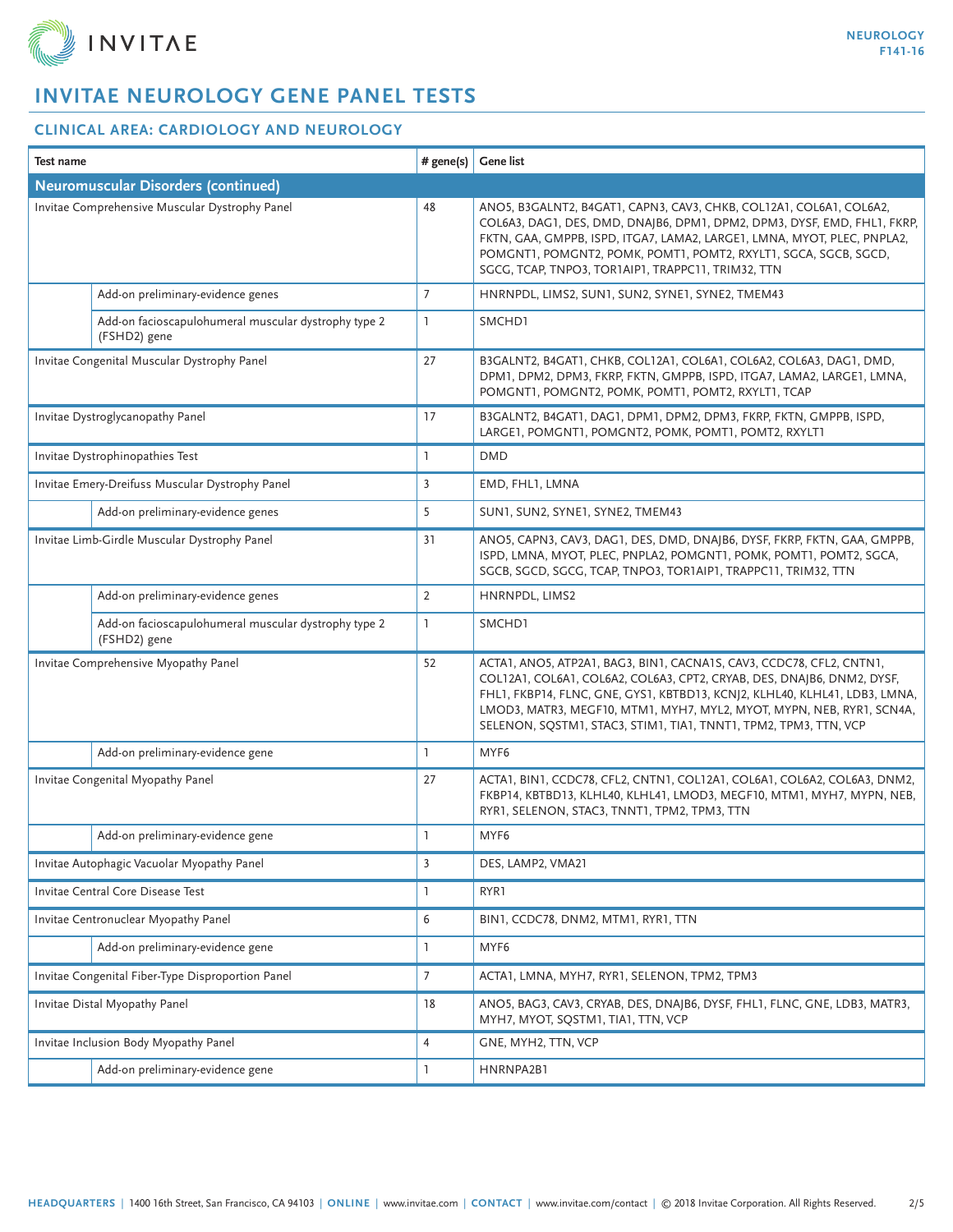

| <b>Test name</b><br># gene(s)                                 |                | <b>Gene list</b>                                                                                                                                                                                                                                                                                                                                                                                                                                                                                                               |  |  |  |
|---------------------------------------------------------------|----------------|--------------------------------------------------------------------------------------------------------------------------------------------------------------------------------------------------------------------------------------------------------------------------------------------------------------------------------------------------------------------------------------------------------------------------------------------------------------------------------------------------------------------------------|--|--|--|
| <b>Neuromuscular Disorders (continued)</b>                    |                |                                                                                                                                                                                                                                                                                                                                                                                                                                                                                                                                |  |  |  |
| Invitae Multiminicore Disease Panel                           |                | RYR1, SELENON                                                                                                                                                                                                                                                                                                                                                                                                                                                                                                                  |  |  |  |
| Invitae Myofibrillar Myopathy Panel                           |                | BAG3, CRYAB, DES, DNAJB6, FHL1, FLNC, LDB3, MYOT                                                                                                                                                                                                                                                                                                                                                                                                                                                                               |  |  |  |
| Invitae Nemaline Myopathy Panel                               |                | ACTA1, CFL2, KBTBD13, KLHL40, KLHL41, LMOD3, MYPN, NEB, TNNT1, TPM2,<br>TPM3                                                                                                                                                                                                                                                                                                                                                                                                                                                   |  |  |  |
| Invitae Periodic Paralysis Panel                              |                | CACNA1S, KCNJ2, RYR1, SCN4A                                                                                                                                                                                                                                                                                                                                                                                                                                                                                                    |  |  |  |
| Invitae Type VI Collagenopathy Panel                          | $\overline{3}$ | COL6A1, COL6A2, COL6A3                                                                                                                                                                                                                                                                                                                                                                                                                                                                                                         |  |  |  |
| Add-on preliminary-evidence gene                              | $\mathbf{1}$   | COL12A1                                                                                                                                                                                                                                                                                                                                                                                                                                                                                                                        |  |  |  |
| Invitae Myotonia and Paramyotonia Congenita Panel             | $\overline{2}$ | CLCN1, SCN4A                                                                                                                                                                                                                                                                                                                                                                                                                                                                                                                   |  |  |  |
| Invitae Spinal Muscular Atrophy Panel                         | $\overline{2}$ | SMN1, SMN2                                                                                                                                                                                                                                                                                                                                                                                                                                                                                                                     |  |  |  |
| <b>Neuropathies and Related Disorders</b>                     |                |                                                                                                                                                                                                                                                                                                                                                                                                                                                                                                                                |  |  |  |
| Invitae Comprehensive Neuropathies Panel                      |                | AARS, AIFM1, ATL1, ATL3, ATP7A, BICD2, BSCL2, CHCHD10, DCTN1, DNAJB2,<br>DNM2, DNMT1, DST, DYNC1H1, EGR2, ELP1, FBXO38, FGD4, FIG4, GAN, GARS,<br>GDAP1, GJB1, GNB4, HARS, HINT1, HSPB1, HSPB8, IGHMBP2, INF2, KIF1A, LITAF,<br>LMNA, LRSAM1, MED25, MFN2, MORC2, MPZ, MTMR2, NDRG1, NEFL, NGF,<br>NTRK1, PDK3, PLEKHG5, PMP22, PRPS1, PRX, RAB7A, REEP1, RETREG1, SBF2,<br>SCN11A, SCN9A, SH3TC2, SIGMAR1, SLC25A46, SLC52A2, SLC52A3, SLC5A7,<br>SPG11, SPTLC1, SPTLC2, TFG, TRIM2, TRPV4, TTR, UBA1, VAPB, WNK1, YARS, VRK1 |  |  |  |
| Add-on preliminary-evidence genes                             | 9              | CCT5, FLRT1, HSPB3, LAS1L, MARS, PRDM12, SCN10A, SETX, SURF1                                                                                                                                                                                                                                                                                                                                                                                                                                                                   |  |  |  |
| Add-on spinal muscular atrophy genes                          | $\overline{2}$ | SMN1, SMN2                                                                                                                                                                                                                                                                                                                                                                                                                                                                                                                     |  |  |  |
| Invitae Charcot-Marie-Tooth Disease Comprehensive Panel       |                | AARS, AIFM1, BSCL2, DNAJB2, DNM2, DYNC1H1, EGR2, FGD4, FIG4, GARS, GDAP1,<br>GJB1, GNB4, HARS, HINT1, HSPB1, HSPB8, IGHMBP2, INF2, LITAF, LMNA, LRSAM1,<br>MED25, MFN2, MORC2, MPZ, MTMR2, NDRG1, NEFL, PDK3, PLEKHG5, PMP22,<br>PRPS1, PRX, RAB7A, SBF2, SH3TC2, SLC25A46, SPG11, TFG, TRIM2, TRPV4, YARS                                                                                                                                                                                                                     |  |  |  |
| Add-on preliminary-evidence genes                             | 2              | MARS, SURF1                                                                                                                                                                                                                                                                                                                                                                                                                                                                                                                    |  |  |  |
| Invitae Charcot-Marie-Tooth Disease Autosomal Dominant Panel  |                | AARS, BSCL2, DNM2, DYNC1H1, EGR2, GARS, GDAP1, GNB4, HARS, HSPB1,<br>HSPB8, INF2, LITAF, LMNA, LRSAM1, MFN2, MORC2, MPZ, NEFL, PMP22, RAB7A,<br>TFG, TRPV4, YARS                                                                                                                                                                                                                                                                                                                                                               |  |  |  |
| Add-on preliminary-evidence gene                              | $\mathbf{1}$   | <b>MARS</b>                                                                                                                                                                                                                                                                                                                                                                                                                                                                                                                    |  |  |  |
| Invitae Charcot-Marie-Tooth Disease Autosomal Recessive Panel |                | DNAJB2, EGR2, FGD4, FIG4, GDAP1, HINT1, IGHMBP2, LMNA, LRSAM1, MED25,<br>MFN2, MTMR2, NDRG1, NEFL, PLEKHG5, PRX, SBF2, SH3TC2, SLC25A46,<br>SPG11, TRIM2                                                                                                                                                                                                                                                                                                                                                                       |  |  |  |
| Add-on preliminary-evidence gene                              | 1              | SURF1                                                                                                                                                                                                                                                                                                                                                                                                                                                                                                                          |  |  |  |
| Invitae Charcot-Marie-Tooth Disease X-linked Panel            |                | AIFM1, GJB1, PDK3, PRPS1                                                                                                                                                                                                                                                                                                                                                                                                                                                                                                       |  |  |  |
| Invitae Hereditary Sensory and Autonomic Neuropathy Panel     |                | ATL1, ATL3, DNMT1, DST, ELP1, KIF1A, NGF, NTRK1, RAB7A, RETREG1, SCN11A,<br>SCN9A, SPTLC1, SPTLC2, WNK1                                                                                                                                                                                                                                                                                                                                                                                                                        |  |  |  |
| Add-on preliminary-evidence genes                             | $\overline{2}$ | CCT5, PRDM12                                                                                                                                                                                                                                                                                                                                                                                                                                                                                                                   |  |  |  |
| Invitae Familial Dysautonomia Test                            |                | ELP1                                                                                                                                                                                                                                                                                                                                                                                                                                                                                                                           |  |  |  |
| Invitae Hereditary Motor Neuropathies Panel                   |                | ATP7A, BICD2, BSCL2, CHCHD10, DCTN1, DNAJB2, DYNC1H1, FBXO38, GARS,<br>HINT1, HSPB1, HSPB8, IGHMBP2, PLEKHG5, REEP1, SIGMAR1, SLC5A7, SMN1,<br>SMN2, TRPV4, UBA1, VAPB, VRK1                                                                                                                                                                                                                                                                                                                                                   |  |  |  |
| Add-on preliminary-evidence gene                              | 1              | HSPB3                                                                                                                                                                                                                                                                                                                                                                                                                                                                                                                          |  |  |  |
| Invitae Spinal Muscular Atrophy Panel                         |                | SMN1, SMN2                                                                                                                                                                                                                                                                                                                                                                                                                                                                                                                     |  |  |  |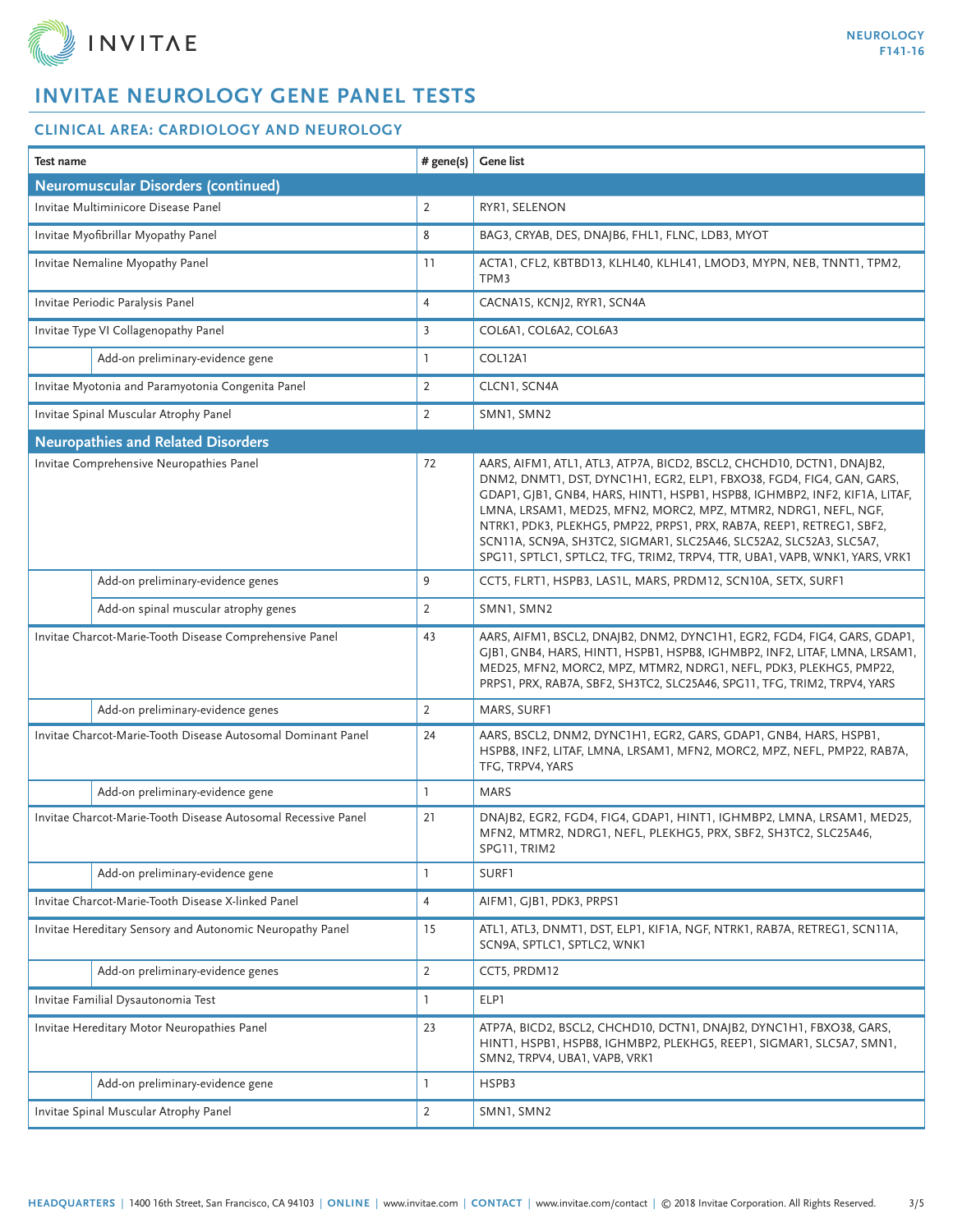

| <b>Test name</b>                                                       |                | <b>Gene list</b>                                                                                                                                                                                                                                                                                                                                                                                                                                                                                                                                                                                                                                                                                                                                                                                                                     |  |  |  |
|------------------------------------------------------------------------|----------------|--------------------------------------------------------------------------------------------------------------------------------------------------------------------------------------------------------------------------------------------------------------------------------------------------------------------------------------------------------------------------------------------------------------------------------------------------------------------------------------------------------------------------------------------------------------------------------------------------------------------------------------------------------------------------------------------------------------------------------------------------------------------------------------------------------------------------------------|--|--|--|
| <b>Neuropathies and Related Disorders (continued)</b>                  |                |                                                                                                                                                                                                                                                                                                                                                                                                                                                                                                                                                                                                                                                                                                                                                                                                                                      |  |  |  |
| Invitae Small Fiber Neuropathy Test                                    |                | SCN9A                                                                                                                                                                                                                                                                                                                                                                                                                                                                                                                                                                                                                                                                                                                                                                                                                                |  |  |  |
| Add-on preliminary-evidence gene                                       | $\mathbf{1}$   | SCN10A                                                                                                                                                                                                                                                                                                                                                                                                                                                                                                                                                                                                                                                                                                                                                                                                                               |  |  |  |
| Invitae Riboflavin Transporter Deficiency Neuronopathy Panel           |                | SLC52A2, SLC52A3                                                                                                                                                                                                                                                                                                                                                                                                                                                                                                                                                                                                                                                                                                                                                                                                                     |  |  |  |
| Invitae Hereditary Spastic Paraplegia Comprehensive Panel              |                | ABCD1, ALDH18A1, ALS2, AP4B1, AP4E1, AP4M1, AP4S1, AP5Z1, ATL1, B4GALNT1,<br>BSCL2, C12orf65, CYP2U1, CYP7B1, DDHD1, DDHD2, ERLIN2, FA2H, GBA2, GJC2,<br>HEXA, HSPD1, KDM5C, KIF1A, KIF1C, KIF5A, L1CAM, NIPA1, NT5C2, PLP1, PNPLA6,<br>REEP1, REEP2, RTN2, SACS, SLC16A2, SPART, SPAST, SPG11, SPG21, SPG7, TECPR2,<br>VAMP1, WASHC5, ZFYVE26                                                                                                                                                                                                                                                                                                                                                                                                                                                                                       |  |  |  |
| Add-on preliminary-evidence genes                                      | 20             | AMPD2, ARL6IP1, ARSI, ATP13A2, C19orf12, CCT5, CPT1C, ENTPD1, ERLIN1,<br>EXOSC3, IBA57, MAG, PGAP1, RAB3GAP2, SLC33A1, TFG, USP8, VPS37A, ZFR,<br>ZFYVE27                                                                                                                                                                                                                                                                                                                                                                                                                                                                                                                                                                                                                                                                            |  |  |  |
| Invitae Hereditary Spastic Paraplegia Autosomal Dominant Panel         |                | ALDH18A1, ATL1, BSCL2, HSPD1, KIF1A, KIF5A, NIPA1, REEP1, REEP2, RTN2, SPAST,<br>VAMP1, WASHC5                                                                                                                                                                                                                                                                                                                                                                                                                                                                                                                                                                                                                                                                                                                                       |  |  |  |
| Add-on preliminary-evidence genes                                      | $\overline{3}$ | CPT1C, SLC33A1, ZFYVE27                                                                                                                                                                                                                                                                                                                                                                                                                                                                                                                                                                                                                                                                                                                                                                                                              |  |  |  |
| Invitae Hereditary Spastic Paraplegia Autosomal Recessive Panel        |                | ALDH18A1, ALS2, AP4B1, AP4E1, AP4M1, AP4S1, AP5Z1, B4GALNT1, C12orf65,<br>CYP2U1, CYP7B1, DDHD1, DDHD2, ERLIN2, FA2H, GBA2, GJC2, HEXA, KIF1A,<br>KIFIC, NT5C2, PNPLA6, REEP2, SACS, SPART, SPG11, SPG21, SPG7, TECPR2,<br>ZFYVE26                                                                                                                                                                                                                                                                                                                                                                                                                                                                                                                                                                                                   |  |  |  |
| Add-on preliminary-evidence genes                                      | 17             | AMPD2, ARL6IP1, ARSI, ATP13A2, C19orf12, CCT5, ENTPD1, ERLIN1, EXOSC3,<br>IBA57, MAG, PGAP1, RAB3GAP2, TFG, USP8, VPS37A, ZFR                                                                                                                                                                                                                                                                                                                                                                                                                                                                                                                                                                                                                                                                                                        |  |  |  |
| Invitae Hereditary Spastic Paraplegia X-linked Panel                   | 5              | ABCD1, KDM5C, L1CAM, PLP1, SLC16A2                                                                                                                                                                                                                                                                                                                                                                                                                                                                                                                                                                                                                                                                                                                                                                                                   |  |  |  |
| <b>Cardiomyopathy and Skeletal Muscle Disease</b>                      |                |                                                                                                                                                                                                                                                                                                                                                                                                                                                                                                                                                                                                                                                                                                                                                                                                                                      |  |  |  |
| Invitae Cardiomyopathy and Skeletal Muscle Disease Panel               |                | ABCC9, ACTA1, ACTC1, ACTN2, AGL, ANO5, ATP2A1, B3GALNT2, B4GAT1, BAG3,<br>BIN1, CACNA1C, CAPN3, CAV3, CCDC78, CFL2, CHKB, CNTN1, COL12A1, COL6A1,<br>COL6A2, COL6A3, CPT2, CRYAB, CSRP3, DAG1, DES, DMD, DNAJB6, DNM2, DOLK,<br>DPM1, DPM2, DPM3, DSC2, DSG2, DSP, DYSF, EMD, EYA4, FHL1, FKBP14, FKRP,<br>FKTN, FLNC, GAA, GLA, GMPPB, GNE, GYS1, HCN4, ISPD, ITGA7, JUP, KBTBD13,<br>KLHL40, KLHL41, LAMA2, LAMP2, LARGE1, LMNA, LMOD3, MATR3, MEGF10, MTM1,<br>MYBPC3, MYH7, MYL2, MYL3, MYOT, MYPN, NEB, PKP2, PLEC, PLN, PNPLA2,<br>POMGNT1, POMGNT2, POMK, POMT1, POMT2, PRKAG2, RAF1, RBM20, RXYLT1,<br>RYR1, RYR2, SCN5A, SELENON, SGCA, SGCB, SGCD, SGCG, SLC22A5, SQSTM1,<br>STAC3, STIM1, TAZ, TCAP, TIA1, TMEM43, TNNC1, TNNI3, TNNT1, TNNT2, TNPO3,<br>TOR1AIP1, TPM1, TPM2, TPM3, TRAPPC11, TRIM32, TTN, TTR, VCL, VCP |  |  |  |
| Add-on preliminary-evidence genes                                      | 36             | ANKRD1, CALR3, CHRM2, CTF1, CTNNA3, DTNA, FHL2, GATA4, GATA6, GATAD1,<br>HNRNPDL, ILK, JPH2, LAMA4, LDB3, LIMS2, LRRC10, MYF6, MYH6, MYLK2,<br>MYOM1, MYOZ2, NEBL, NEXN, NKX2-5, NPPA, PDLIM3, PLEKHM2, PRDM16,<br>SUN1, SUN2, SYNE1, SYNE2, TGFB3, TMPO, TXNRD2                                                                                                                                                                                                                                                                                                                                                                                                                                                                                                                                                                     |  |  |  |
| Add-on autosomal recessive syndromic pediatric<br>cardiomyopathy genes | $\overline{7}$ | ACADVL, ALMS1, DNAJC19, ELAC2, MTO1, SDHA, TMEM70                                                                                                                                                                                                                                                                                                                                                                                                                                                                                                                                                                                                                                                                                                                                                                                    |  |  |  |